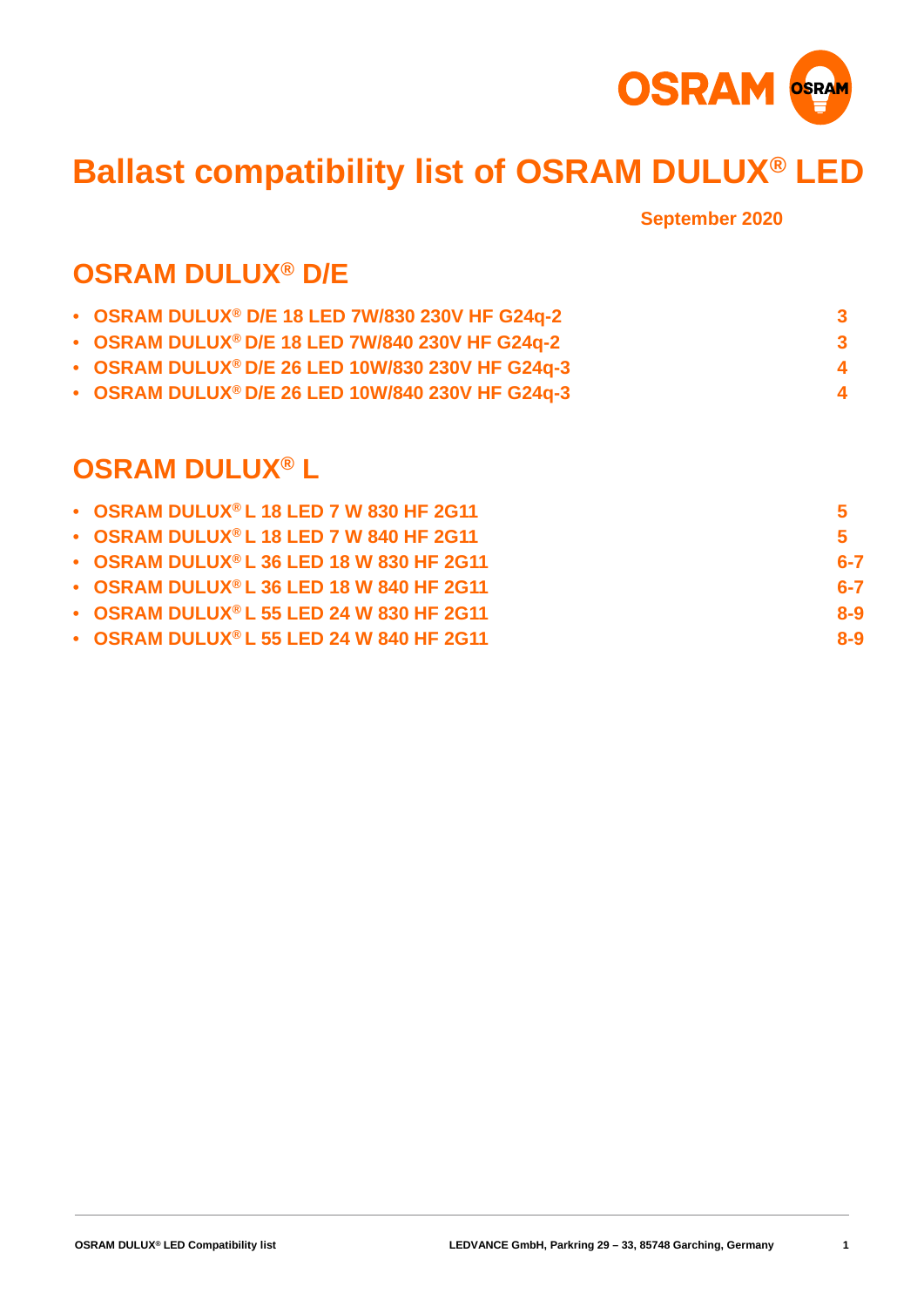

# **Ballast compatibility list of OSRAM DULUX® LED**

**September 2020**

#### **Important notice:**

The compatibility list is based upon testing conducted by the manufacturer in a lab simulated environment, and the result can vary in certain applications due to number of factors.

This document is for information purposes only and must be treated as reference only.

Applications and conditions of use are varied and beyond LEDVANCE control.

Prior to installation please read User instruction sheet which is included in the product packaging.

LEDVANCE does not accept any responsibility, warranty or liability when using ballasts not mentioned in the table.

All OSRAM DULUX® LED lamps can be operated directly on AC mains as well.

Compatibility test result will be updated on a regular basis. Please check the latest compatibility list at:

www.ledvance.com/ecg-compatibility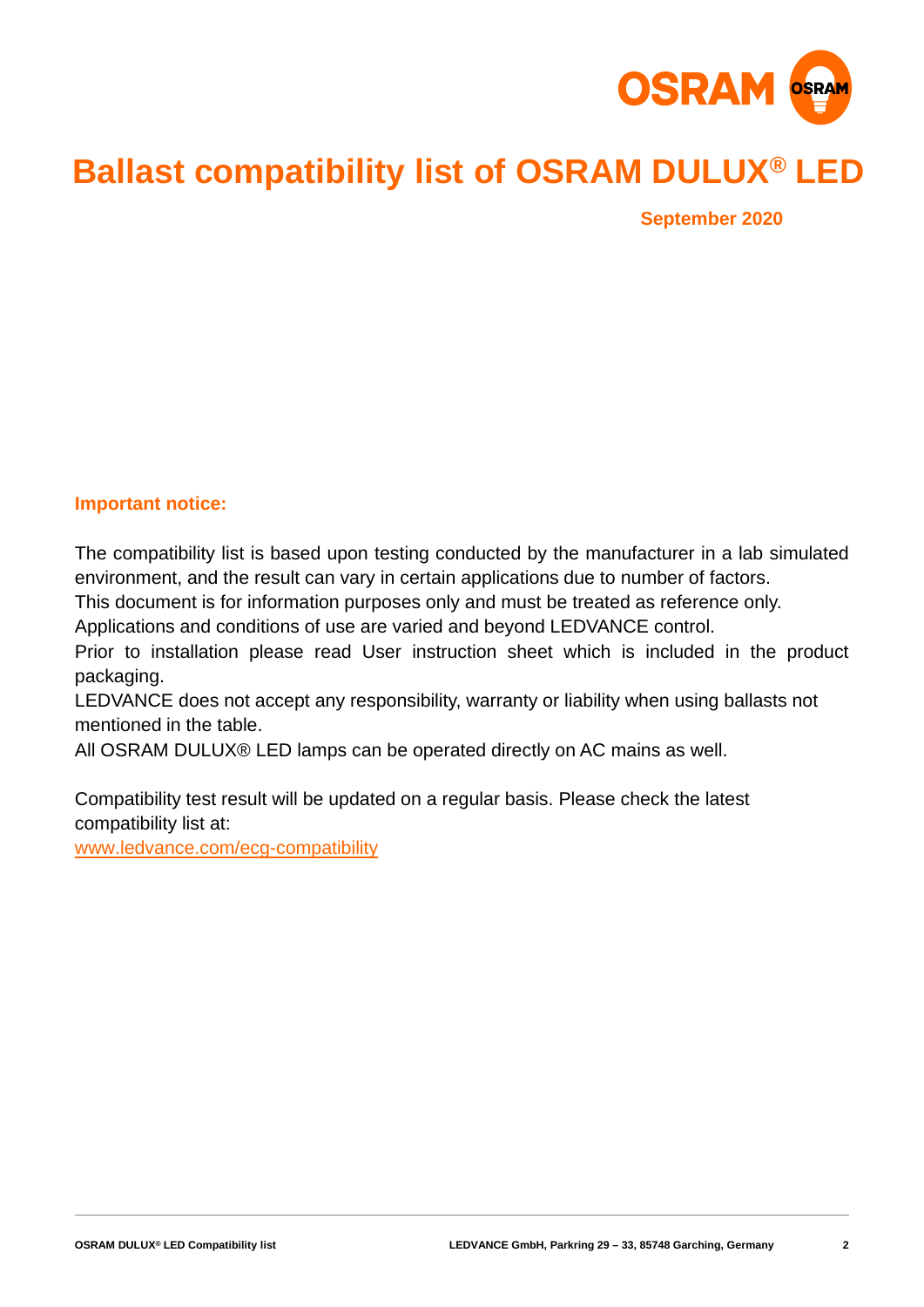

#### <span id="page-2-0"></span>**OSRAM DULUX®** D/E 18 LED 7W/830 230V HF G24q-2 **OSRAM DULUX®** D/E 18 LED 7W/840 230V HF G24q-2

compatible

| <b>Brand</b>    | <b>Model</b>                 | EAN/Ref.no        | Lamps on<br>ballast | <b>Compatibility with</b><br>OSRAM DULUX <sup>®</sup> D/E 18 LED<br>7W 830/840 230V HF G24q-2 |
|-----------------|------------------------------|-------------------|---------------------|-----------------------------------------------------------------------------------------------|
|                 |                              |                   |                     | Product EAN10 No.<br>4058075135208<br>4058075135222                                           |
|                 | EZ T/E 1x18/220-240          | AA403390155       | 1                   |                                                                                               |
|                 | QT-ECO 1X18-21 /220-240s     | A48963101DG       | $\mathbf{1}$        |                                                                                               |
| <b>OSRAM</b>    | QT-T/E 2x18/230-240V         | A69798900DG       | $\overline{2}$      |                                                                                               |
|                 | QTP-T/E 1x18, 2x18           | A72031902OL       | $\mathbf{1}$        |                                                                                               |
|                 | QTP-T/E 1x18, 2x18           | A72031902OL       | $\overline{2}$      |                                                                                               |
|                 | QTP-T/E 2X18                 | A69798900DG       | $\overline{2}$      |                                                                                               |
|                 | HF-MRED 118 SH PL-C/PL-T     | 9137 004 234      | 1                   |                                                                                               |
|                 | HF-P 1 18 PL-T/C III         | 9137 006 485      | 1                   |                                                                                               |
|                 | HF-P 1 18 PL-T/C Ell         | 9137 006 309      | 1                   |                                                                                               |
|                 | HF-P 1/2 18 PL-T/C III       | 9137 006 486      | 1                   |                                                                                               |
|                 | HF-P 1/2 18 PL-T/C III       | 9137 006 486      | $\overline{2}$      |                                                                                               |
|                 | HF-P 118 PL-L 220-240        | 9137 001 169      | $\mathbf{1}$        |                                                                                               |
| <b>Philips</b>  | <b>HF-P 2 18 PL-T/C EII</b>  | 9137 006 310      | $\overline{2}$      |                                                                                               |
|                 | <b>HF-P 2 18 PL-T/C III</b>  | 9137 006 486      | $\overline{2}$      |                                                                                               |
|                 | HF-R 118 PL-T/C EII          | 9137 006 800      | 1                   |                                                                                               |
|                 | <b>HF-R 218 PL-T/C EII</b>   | 9137 006 801      | 2                   |                                                                                               |
|                 | HF-S 1/2 18 PL-T/C II SR     | 9137 130 358      | 1                   |                                                                                               |
|                 | HF-S 1/2 18 PL-T/C II SR     | 9137 130 358      | $\overline{2}$      |                                                                                               |
|                 | <b>HF-S 118 PL-T/C II SR</b> | 9137 130 359      | $\mathbf{1}$        |                                                                                               |
|                 | HF-S 218 PL-T/C II SR        | 9137 130 358      | 2                   |                                                                                               |
|                 | EL 1/2X18-42TCs              | 4219001K471114577 | $\mathbf{1}$        |                                                                                               |
| Helvar          | EL 1/2X18-42TCs              | 4219001K471114577 | $\overline{2}$      |                                                                                               |
|                 | PC 2X18 TC TOP               | 1307667           | $\overline{2}$      |                                                                                               |
|                 | PC 1/2X18 TC PRO             | 22176407          | 1                   |                                                                                               |
|                 | PC 1/2X18 TC PRO             | 22176407          | 2                   |                                                                                               |
| <b>Tridonic</b> | PC 1/2X18 TC PROsr           | 22176412          | $\mathbf{1}$        |                                                                                               |
|                 | PC 1/2X18 TC PRO sr          | 22176412          | $\overline{2}$      |                                                                                               |
|                 | PC 1X18-24W BASIC sl         | 22176000          | 1                   |                                                                                               |
|                 | PC 2X18 TC TOP sr            | 28000078          | 1                   |                                                                                               |
|                 | PC 2X18 TC TOP sr            | 28000078          | $\overline{2}$      |                                                                                               |
|                 | ELXc 218.881                 | 183136            | $\overline{2}$      |                                                                                               |
|                 | ELXc 218.871                 | 188699            | 1                   |                                                                                               |
| Vossloh-        | ELXc 218.871                 | 188699            | $\overline{2}$      |                                                                                               |
| Schwabe         | ELXc 118.879                 | 183134            | 1                   |                                                                                               |
|                 | ELXs 121.901                 | 188663            | $\mathbf{1}$        |                                                                                               |
|                 | ELXs 121.904                 | 188664            | $\mathbf{1}$        |                                                                                               |
|                 | BCS 18.1-2Q-01/220-240       | 1009 7544         | 1                   |                                                                                               |
| b,a,g,          | BCS 18.1-2Q-01/220-240       | 1009 7544         | $\overline{2}$      |                                                                                               |
|                 | BCS 42.1Q-01/220-240         |                   | $\mathbf{1}$        |                                                                                               |
|                 |                              |                   |                     |                                                                                               |
| <b>TCI</b>      | MBQ 118/2                    | 137968/118        | 1                   |                                                                                               |
|                 | <b>BCC 121</b>               | 137946HTC         | 1                   |                                                                                               |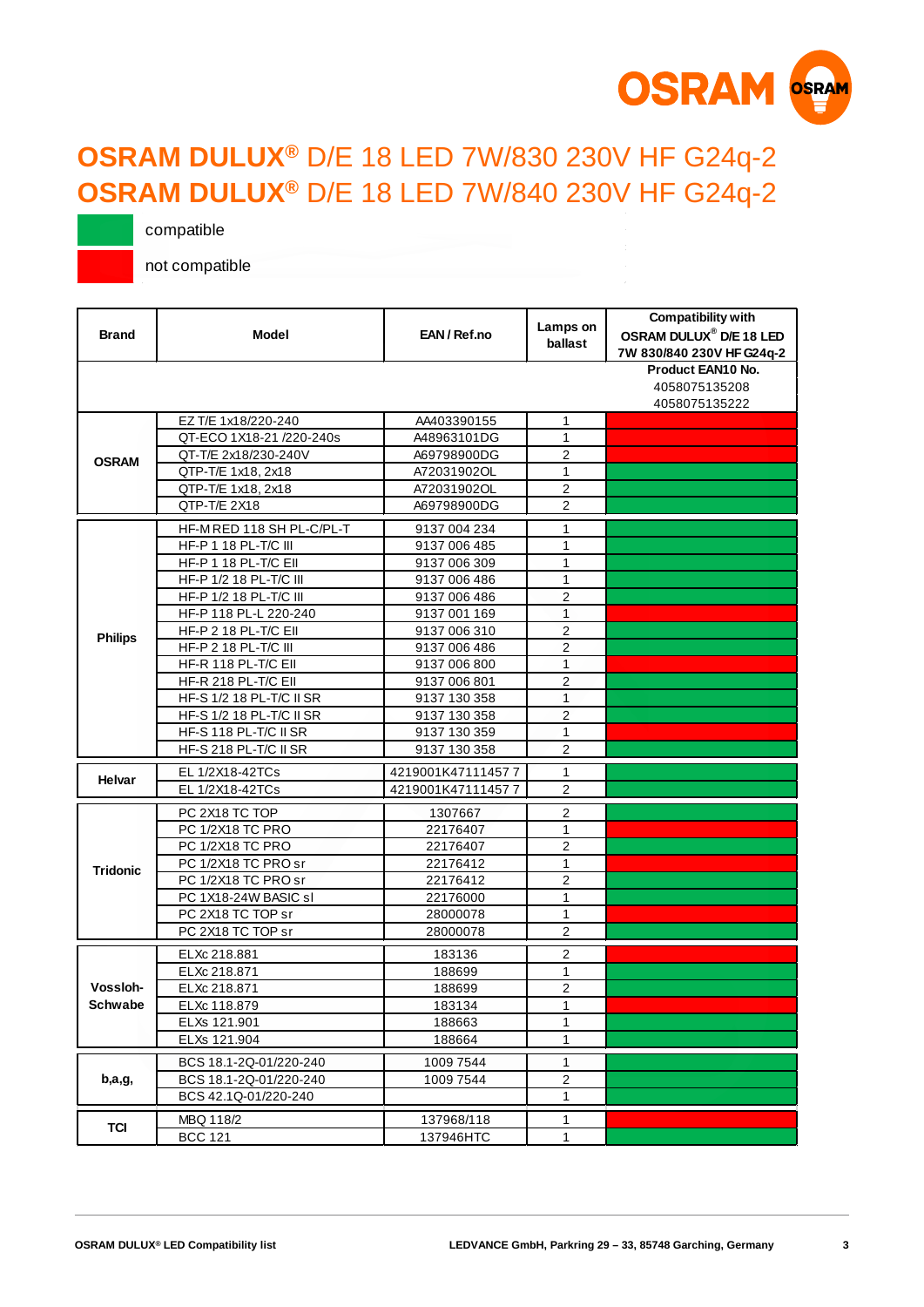

#### <span id="page-3-0"></span>**OSRAM DULUX®** D/E 26 LED 10W/830 230V HF G24q-3 **OSRAM DULUX®** D/E 26 LED 10W/840 230V HF G24q-3

compatible

| <b>Brand</b>   | <b>Model</b>                   | EAN/Ref.no    | Lamps on<br>ballast | <b>Compatibility with</b><br>OSRAM DULUX <sup>®</sup> D/E 26 LED<br>10W 830/840 230V HF G24q-3 |
|----------------|--------------------------------|---------------|---------------------|------------------------------------------------------------------------------------------------|
|                |                                |               |                     | Product EAN10 No.<br>4058075135246<br>4058075135260                                            |
|                | QTP-M1x26-42                   | A6979600455   | 1                   |                                                                                                |
|                | QTP-M 2x26-32                  | A6979950455   | 2                   |                                                                                                |
|                | QT-ECO 1X26/220-240 S          | A4894610355   | 1                   |                                                                                                |
|                | QT-ECO 2X26/220-240            | A37107601DG   | $\overline{2}$      |                                                                                                |
| <b>OSRAM</b>   | QT-M2x26-32/230-240 S          | A45115100DG   | $\overline{2}$      |                                                                                                |
|                | QT-M2x26-42/220-240 S          | A5267550355   | 2                   |                                                                                                |
|                | EZ-T/E 1x26/220-240            | AA403410155   | 1                   |                                                                                                |
|                | EZ-T/E 2x26/220-240            | 4008321675323 | $\overline{2}$      |                                                                                                |
|                | QTP-T/E 1x26-42,2x26           | A7203250355   | 1                   |                                                                                                |
|                | QTP-T/E 1x26-42,2x26           | A7203250355   | $\overline{2}$      |                                                                                                |
|                | HF-P 1 22-42 PL-T/C/L/TL5C EII | 9137 006 307  | 1                   |                                                                                                |
|                | HF-P 2 22-42 PL-T/C/L/TL5C EII | 9137 006 308  | $\overline{2}$      |                                                                                                |
|                | <b>HF-P 2 26 PL-T/C III</b>    | 9137 006 488  | $\overline{2}$      |                                                                                                |
|                | HF-P 1/2 26 PL-T/C III         | 9137 006 488  | 1                   |                                                                                                |
|                | HF-P 1/2 26 PL-T/C III         | 9137 006 488  | $\overline{2}$      |                                                                                                |
|                | HF-S 1/2 26 PL-T/C II SR       | 9137 130 356  | 1                   |                                                                                                |
| <b>Philips</b> | HF-S 1/2 26 PL-T/C II SR       | 9137 130 356  | 2                   |                                                                                                |
|                | HF-S 226 PL-T/C II SR          |               | 2                   |                                                                                                |
|                | HF-Ri TD 1 26-42 PL-T/C E+     | 9137 006 847  | $\mathbf{1}$        |                                                                                                |
|                | HF-Ri TD 2 26-42 PL-T/C E+     | 9137 006 848  | $\overline{2}$      |                                                                                                |
|                | HF-R 1 26-42 PL-T/C EII        | 9137 006 266  | 1                   |                                                                                                |
|                | HF-R 2 26-42 PL-T/C EII        | 9137 006 265  | 1                   |                                                                                                |
|                | HF-R 2 26-42 PL-T/C EII        | 9137 006 265  | $\overline{2}$      |                                                                                                |
|                | ELXc 142.876                   | 188888        | $\mathbf{1}$        |                                                                                                |
|                | ELXc 142.876                   | 188888        | 2                   |                                                                                                |
|                | ELXc 242.837                   | 188202        | $\overline{2}$      |                                                                                                |
| Vossloh-       | ELXc 242.877                   | 188889        | $\overline{2}$      |                                                                                                |
| Schwabe        | ELXc 142.872                   | 188714        | $\mathbf{1}$        |                                                                                                |
|                | ELXc 142.872                   | 188714        | 2                   |                                                                                                |
|                | ELXc 126.906                   | 188667        | 1                   |                                                                                                |
|                | BCS42.1Q-01/220-240            | 1009 7535     | 1                   |                                                                                                |
|                | BCS42.1/26.2Q-01/220-240       | 1009 7545     | 1                   |                                                                                                |
|                | BCS42.1/26.2Q-01/220-240       | 1009 7545     | 2                   |                                                                                                |
| b,a,g,         | BCS42.1/26.2LS-01/220-240      | 1009 5045     | 1                   |                                                                                                |
|                | BCS70.1/42.2Q-01/220-240       | 1009 7546     | 1                   |                                                                                                |
|                | BCS70.1/42.2Q-01/220-240       | 1009 7546     | $\overline{2}$      |                                                                                                |
|                |                                |               |                     |                                                                                                |
|                | MBQ 142/2                      | 137968/142    | 1                   |                                                                                                |
|                | <b>BCC 126</b>                 | 137949HTC     | 1                   |                                                                                                |
| <b>TCI</b>     | MBQ 242/2                      | 137962/242    | 1                   |                                                                                                |
|                | MBQ 242/2                      | 137962/242    | $\overline{c}$      |                                                                                                |
|                | MBQ 226/2                      | 137968/226    | 1<br>$\overline{2}$ |                                                                                                |
|                | MBQ 226/2                      | 137968/226    |                     |                                                                                                |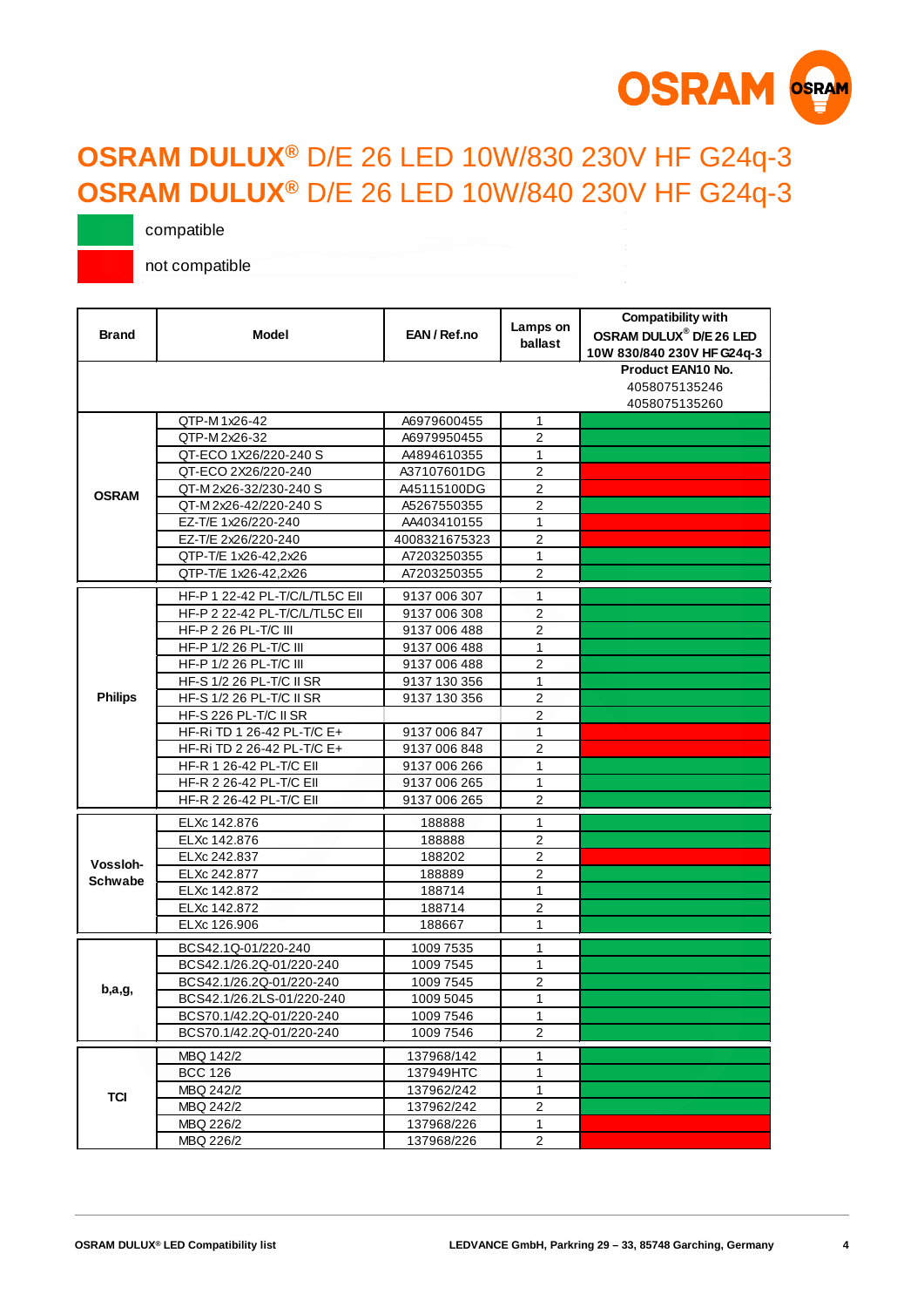

#### <span id="page-4-0"></span>**OSRAM DULUX®** L 18 LED 7W/830 HF 2G11 **OSRAM DULUX®** L 18 LED 7W/840 HF 2G11

compatible

| <b>Brand</b>    | <b>Model</b>                   | EAN/Ref.no        | Lamps on<br>ballast     | Compatibility with<br><b>OSRAM DULUX<sup>®</sup> L 18 LED</b><br>7W 830/840 230V HF 2G11 |
|-----------------|--------------------------------|-------------------|-------------------------|------------------------------------------------------------------------------------------|
|                 |                                |                   |                         | Product EAN10 No.<br>4058075135369<br>4058075135383                                      |
|                 | QTi 1x14/24/21/39 GII          | AA3529502OL       | $\mathbf{1}$            |                                                                                          |
|                 | QTiSe 1x18/220-240             | A63386100DG       | 1                       |                                                                                          |
|                 | QTiSe 2x18/220-240             | A45121B00DG       | $\overline{2}$          |                                                                                          |
|                 | QTP-OPTIMAL 1X18-40            | AA509570755       | $\mathbf{1}$            |                                                                                          |
| <b>OSRAM</b>    | QTP-OPTIMAL 2X18-40            | AA51373205DG      | $\overline{2}$          |                                                                                          |
|                 | QTP-DL 1X18-24                 | A57055001DG       | $\mathbf{1}$            |                                                                                          |
|                 | Qti 1x14/24 DIM                | AA3944303OL       | $\mathbf{1}$            |                                                                                          |
|                 | Qti DALI 2X14/24 DIM           | AA3863600DG       | 2                       |                                                                                          |
|                 | Qti 2x14/24/21/39 GII          | AA3529802OL       | $\overline{2}$          |                                                                                          |
|                 | QT-FIT8 1x18                   | AA7470402OL       | $\mathbf{1}$            |                                                                                          |
|                 | HF-MATCHBOX RED 118 SH PLC/PLT |                   | $\mathbf{1}$            |                                                                                          |
|                 | HF-P 118/136 TL-DIII           | 9137 130 315      | $\mathbf{1}$            |                                                                                          |
|                 | HF-P 218/236 TL-DIII           | 9137 130 316      | $\overline{2}$          |                                                                                          |
|                 | HF-P 118 TL-D III IDC          | 9137 130 312      | $\mathbf{1}$            |                                                                                          |
|                 | HF-P 118 TL-D Ell              |                   | $\mathbf{1}$            |                                                                                          |
|                 | HF-Pi 1 14/21/24/39 TL5 Ell    | 9137 006 240      | $\mathbf{1}$            |                                                                                          |
| <b>Philips</b>  | HF-Pi 2 14/21/24/39 TL5 Ell    | 9137 006 242      | $\overline{2}$          |                                                                                          |
|                 | <b>HF-S 118 TL-DII</b>         | 9137 130 320      | $\mathbf{1}$            |                                                                                          |
|                 | <b>HF-S 218 TL-DII</b>         | 9137 130 323      | $\overline{2}$          |                                                                                          |
|                 | <b>HF-S 118/136 TL-DII</b>     | 9137 130 321      | $\mathbf{1}$            |                                                                                          |
|                 | <b>HF-S 3/418 TL-DII</b>       | 9137 130 326      | 3                       |                                                                                          |
|                 | <b>HF-S 3/418 TL-DII</b>       | 9137 130 326      | $\overline{\mathbf{4}}$ |                                                                                          |
|                 | PC 1/14-35/24/39 T5 PRO-MIp    | 22 176 182        | $\mathbf{1}$            |                                                                                          |
|                 | PC 1x18-24W BASIC sl           | 22 176 000        | 1                       |                                                                                          |
|                 | PC 1X18 T8 PRO IP              | 22 185 213        | 1                       |                                                                                          |
|                 | PC 1X18 T8 TOP Si              | 22 185 222        | $\mathbf{1}$            |                                                                                          |
| <b>Tridonic</b> | PC 1X18 T8 TEC                 | 87 500 113        | $\mathbf{1}$            |                                                                                          |
|                 | PC 2X18 T8 TEC                 | 87 500 256        | $\overline{2}$          |                                                                                          |
|                 | PC 4X18 T8 TEC                 | 87 500 257        | 3                       |                                                                                          |
|                 | PC 4X18 T8 TEC                 | 87 500 257        | 4                       |                                                                                          |
|                 | PC 2/36/4X18 T8 TEC            | 87 500 260        | $\overline{2}$          |                                                                                          |
|                 | PC 2/36/4X18 T8 TEC            | 87 500 260        | $\overline{4}$          |                                                                                          |
|                 | ELXC 140.862                   | 188140            | $\mathbf{1}$            |                                                                                          |
| Vossloh-        | ELXC 240.863                   | 188616            | 2                       |                                                                                          |
| <b>Schwabe</b>  | ELXC 236.208                   | 188705            | $\overline{2}$          |                                                                                          |
|                 | BCSC 18.1FX-11/220-240         | 10077588          | $\mathbf{1}$            |                                                                                          |
| bag             | BCS42.1/26.2LS-01/220-240      | 10095045          | 1                       |                                                                                          |
|                 | BCS42.1Q-01/220-240            | 10097535          | $\mathbf{1}$            |                                                                                          |
|                 |                                |                   |                         |                                                                                          |
| Helvar          | EL 1X36/40/18S                 | 4309001C370013086 | $\mathbf{1}$            |                                                                                          |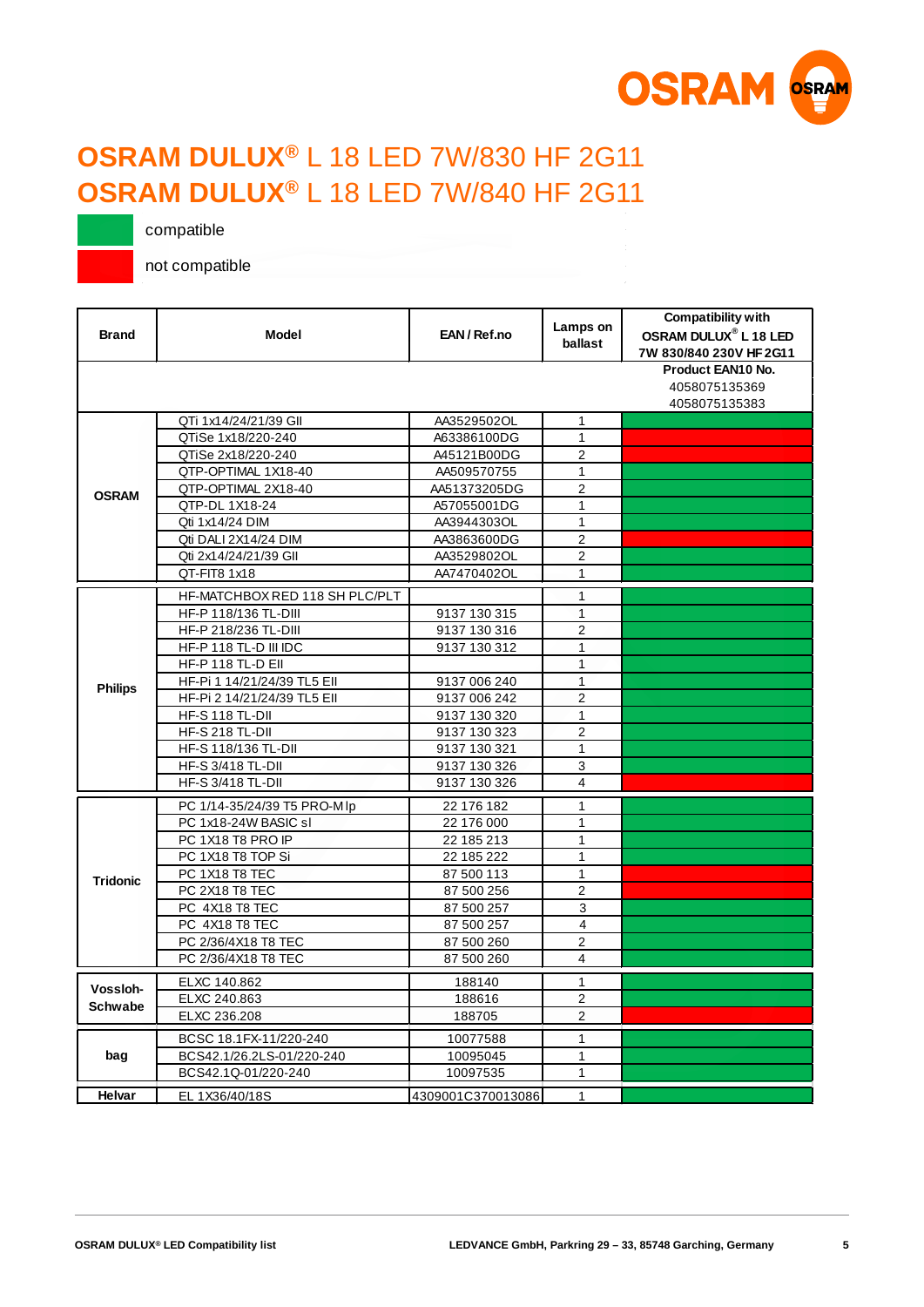

## **OSRAM DULUX®** L 36 LED 18W/830 HF 2G11 **OSRAM DULUX®** L 36 LED 18W/840 HF 2G11

compatible

| <b>Brand</b>   | <b>Model</b>                     | EAN/Ref.no      | Lamps on<br>ballast | <b>Compatibility with</b><br>OSRAM DULUX <sup>®</sup> L 36 LED<br>18W 830/840 HF 2G11 |
|----------------|----------------------------------|-----------------|---------------------|---------------------------------------------------------------------------------------|
|                |                                  |                 |                     | Product EAN10 No.<br>4058075135406<br>4058075135420                                   |
|                | QT 1X36 DIM                      | AA3140103OL     | $\mathbf{1}$        |                                                                                       |
|                | QT 2X36 DIM                      | AA3141403OL     | $\overline{2}$      |                                                                                       |
|                | QT DALI 2X36 DIM                 | AA3863802OL     | $\overline{2}$      |                                                                                       |
|                | QT-FIT8 1X36                     | AA747060355     | $\mathbf{1}$        |                                                                                       |
|                | QT-FIT8 5/8 1X18-39              | AA7471802OL     | 1                   |                                                                                       |
| <b>OSRAM</b>   | Qti 1x14/24/21/39 GII            | AA3529502OL     | $\mathbf{1}$        |                                                                                       |
|                | Qti 2x14/24/21/39 GII            | AA3529802OL     | $\overline{2}$      |                                                                                       |
|                | QTP-DL 1X36-40                   | A57056D0255     | $\mathbf{1}$        |                                                                                       |
|                | QTP-DL 2X36-40                   | A5705850255     | $\overline{2}$      |                                                                                       |
|                | QTP-OPTIMAL 1X18-40              | AA509570755     | $\mathbf{1}$        |                                                                                       |
|                | QTP-OPTIMAL 2X18-40              | AA517320755     | 2                   |                                                                                       |
|                | HF-B 136/236 TLD EII 220-240     | 9137 001 928    | $\mathbf{1}$        |                                                                                       |
|                | HF-B 136/236 TLD Ell 220-240     | 9137 001 928    | $\overline{2}$      |                                                                                       |
|                | HF-B 136 TLD Ell 220-240         | 9137 001 926    | $\mathbf{1}$        |                                                                                       |
|                | HF-P 118/136 TL-DIII             | 9137 130 315    | $\mathbf{1}$        |                                                                                       |
|                | HF-P 218/236 TL-DIII             | 9137 130 316    | $\overline{2}$      |                                                                                       |
|                | HF-P 136 TL-D Ell 220-240V       | 9137 001 911    | $\mathbf{1}$        |                                                                                       |
|                | HF-P 236 PL-LIII IDC             | 9137 130 285    | $\overline{2}$      |                                                                                       |
|                | HF-Pi 1 14/21/24/39 TL5 Ell 220- | 9137 006 240    | $\mathbf{1}$        |                                                                                       |
| <b>Philips</b> | HF-Pi 2 14/21/24/39 TL5 Ell 220- | 9137 006 242    | $\overline{2}$      |                                                                                       |
|                | HF-Pi 2 28/35/49/54 TL5 Ell 220- | 9137 006 243    | $\overline{2}$      |                                                                                       |
|                | HF-R 136 PLL 220-240             |                 | $\mathbf{1}$        |                                                                                       |
|                | HF-R 136 PL-L Ell 220-240        | 9137 006 199    | $\mathbf{1}$        |                                                                                       |
|                | HF-R 236 TLD EII                 | 9137 006 093    | $\overline{2}$      |                                                                                       |
|                | HF-Ri TD 1 14/21/24/39 TL5 E+    | 9137 006 983    | $\mathbf{1}$        |                                                                                       |
|                | HF-S 118/136 TL-DII              | 9137 130 321    | $\mathbf{1}$        |                                                                                       |
|                | HF-S 218/236 TL-D II             | 9137 130 324    | $\overline{2}$      |                                                                                       |
|                | <b>HF-S 336 TL-DII</b>           | 9137 130 327    | 3                   |                                                                                       |
|                | EL 1X36/40/18s                   | 4309001C452026  | $\mathbf{1}$        |                                                                                       |
| Helvar         | EL1X39/36 ngn5                   | 4021001F3670017 | $\mathbf{1}$        |                                                                                       |
|                | EL 2X39/36 ngn5                  | 4024001F3170073 | $\overline{2}$      |                                                                                       |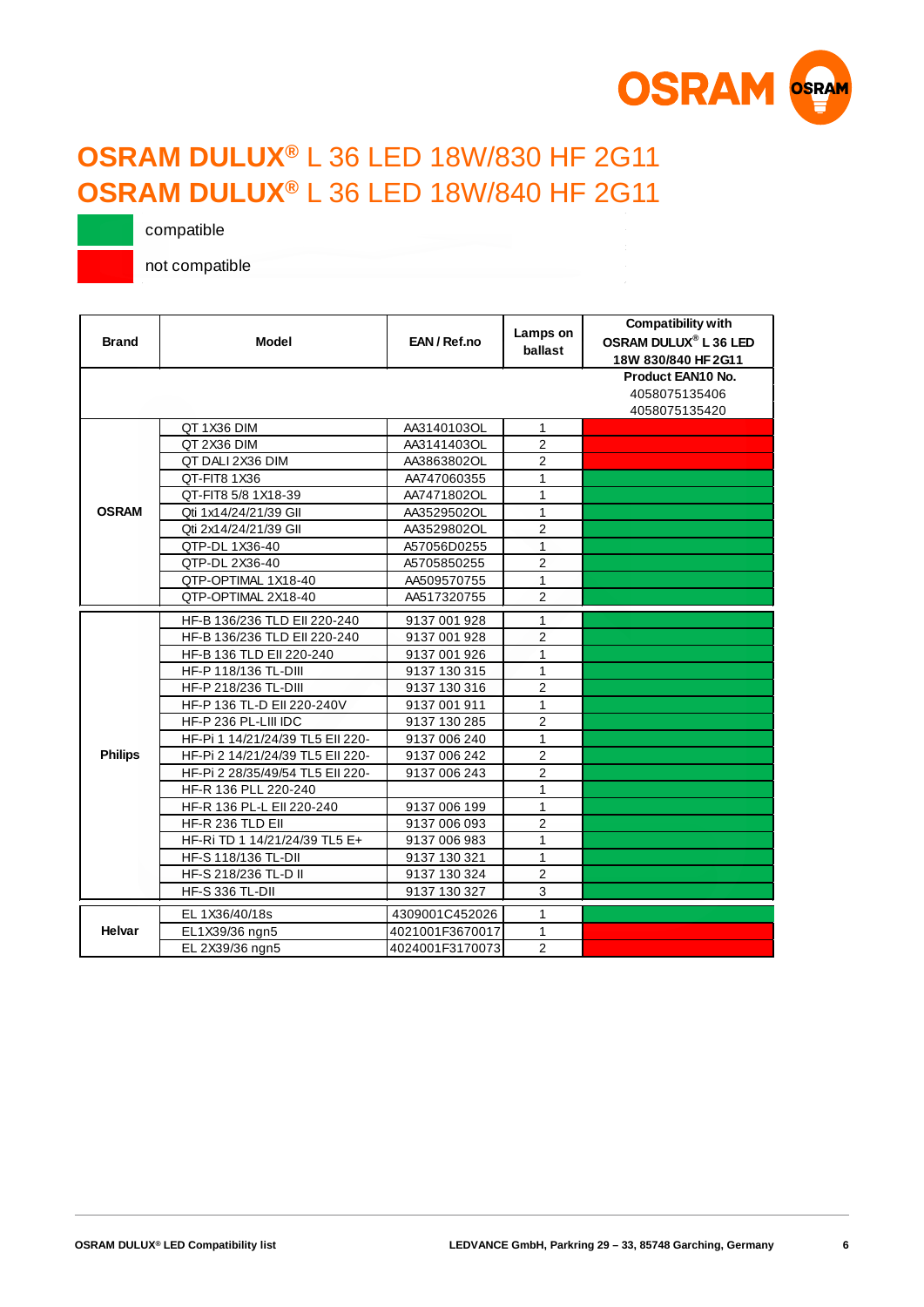

## **OSRAM DULUX®** L 36 LED 18W/830 HF 2G11 **OSRAM DULUX®** L 36 LED 18W/840 HF 2G11

compatible

| <b>Brand</b>    | <b>Model</b>                | EAN/Ref.no | Lamps on<br>ballast | <b>Compatibility with</b><br>OSRAM DULUX <sup>®</sup> L 36 LED<br>18W 830/840 HF 2G11 |
|-----------------|-----------------------------|------------|---------------------|---------------------------------------------------------------------------------------|
|                 |                             |            |                     | Product EAN10 No.                                                                     |
|                 |                             |            |                     | 4058075135406                                                                         |
|                 |                             |            |                     | 4058075135420                                                                         |
|                 | PC 1/14-35/24/39 T5 PRO-MIp | 22176182   | 1                   |                                                                                       |
|                 | PC 1/30 T8 PRO              | 22176077   | 1                   |                                                                                       |
|                 | PC 1/36 TCL PRO             | 87500507   | 1                   |                                                                                       |
|                 | PC 1X36 T8 TEC              | 87500258   | 1                   |                                                                                       |
|                 | PC 1X36 T8 TOP sl           | 22185223   | 1                   |                                                                                       |
| <b>Tridonic</b> | PC 1X36 T8 PRO lp           | 22185214   | 1                   |                                                                                       |
|                 | PC 1/36 T8 PRO Sc           | 89800008   | 1                   |                                                                                       |
|                 | PC 2X36/4X18 T8 TEC         | 87500260   | $\overline{2}$      |                                                                                       |
|                 | PC 2X36 T8 TEC              | 87500116   | $\overline{2}$      |                                                                                       |
|                 | PC 3/36 T8 PRO              | 22 176 231 | $\overline{2}$      |                                                                                       |
|                 | PC 3/36 T8 PRO              | 22 176 231 | 3                   |                                                                                       |
| Vossloh-        | ELXC 140.862                | 188140     | 1                   |                                                                                       |
| <b>Schwabe</b>  | ELXC 240.863                | 188616     | $\overline{2}$      |                                                                                       |
|                 | ELXC 236.208                | 188705     | $\overline{2}$      |                                                                                       |
|                 | BCS 36.1SR-01/220-240       | 10051000   | 1                   |                                                                                       |
| b,a,g,          | BCS42.1/26.2LS-01/220-240   | 10095045   | 1                   |                                                                                       |
|                 | BCS42.1Q-01/220-240         | 10097535   | 1                   |                                                                                       |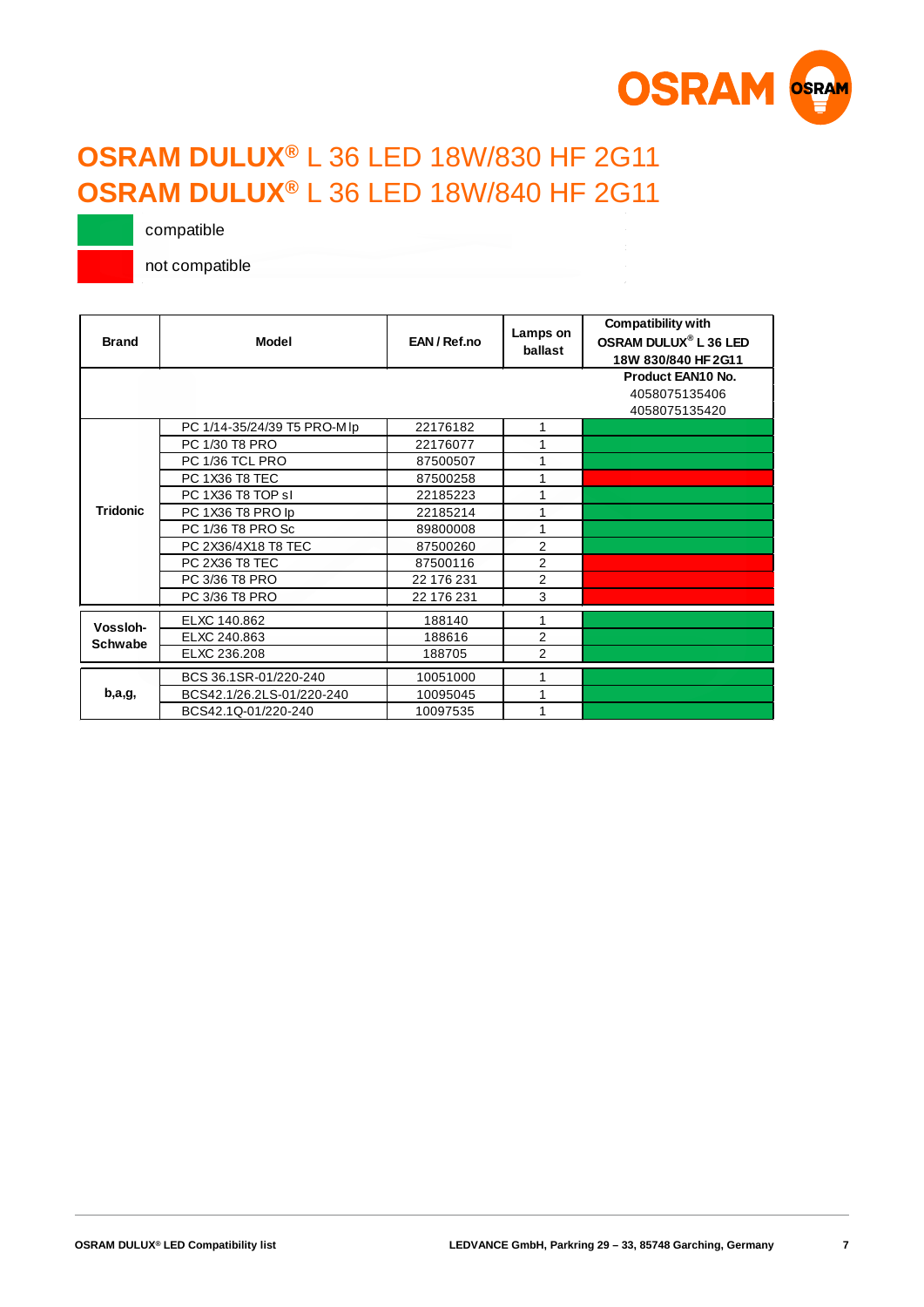

## **OSRAM DULUX®** L 55 LED 24W/830 HF 2G11 **OSRAM DULUX®** L 55 LED 24W/840 HF 2G11

compatible

| <b>Brand</b>           | Model                            | EAN/Ref.no                 | Lamps on<br>ballast     | <b>Compatibility with</b><br>OSRAM DULUX® L 55 LED 24W<br>830/840 230V HF 2G11 |
|------------------------|----------------------------------|----------------------------|-------------------------|--------------------------------------------------------------------------------|
|                        |                                  |                            |                         | Product EAN10 No.<br>4058075260887<br>4058075260900                            |
|                        | QTP-FC 1x55                      | A71981302OL                | 1                       |                                                                                |
|                        | QTP-DL 1x55 GII                  | A73709F01DG                | 1                       |                                                                                |
|                        | OTP-OPTIMAL 1x54-58              | AA517330755<br>AA747190355 | 1                       |                                                                                |
|                        | Qti 1x35/49/80 GII               | AA3529702OL                | 1                       |                                                                                |
| <b>OSRAM</b>           | QT 2x55 / 230                    | 07632F                     | 2                       |                                                                                |
|                        | QT-FQ 2X80                       | A57569D02OL                | $\overline{2}$          |                                                                                |
|                        | QTP-DL 2x55 GII                  | A6159040355                | $\mathbf{2}$            |                                                                                |
|                        | Qti 2x35/49/80 GII               | A74908403OL                | 2                       |                                                                                |
|                        | QTP-OPTIMAL 2x54-58              | AA569750755                | $\overline{2}$          |                                                                                |
|                        |                                  |                            |                         |                                                                                |
|                        | HF-P 155 PLL EII 220-240         | 9137001922                 | 1                       |                                                                                |
|                        | HF-S 158 TL-D II                 | 9137130322                 | $\mathbf{1}$            |                                                                                |
|                        | HF-E 1/2 58 TL-D II              | 9137130409                 | 1                       |                                                                                |
|                        | HF-E 1/2 58 TL-D II              | 9137130409                 | $\overline{2}$          |                                                                                |
|                        | HF-P 158 TL-D III IDC            | 9137130318                 | 1                       |                                                                                |
|                        | HF-S 154 TL5 II                  | 9137130336                 | 1                       |                                                                                |
|                        | HF-P 154/155 TL5 HO/PL-L III IDC | 9137130282                 | 1                       |                                                                                |
| <b>Philips</b>         | HF-Pi 1 28/35/49/54 TL5 Ell 220- | 9137006241                 | $\mathbf{1}$            |                                                                                |
|                        | HF-B 158/258 TLD EII 220-240     | 9137001929                 | $\mathbf{1}$            |                                                                                |
|                        | HF-B 158/258 TLD EII 220-240     | 9137001929                 | $\overline{2}$          |                                                                                |
|                        | HF-S 258 TL-D II                 | 9137130325                 | $\overline{2}$          |                                                                                |
|                        | HF-P 258 TL-D III IDC            | 9137130319                 | $\overline{2}$          |                                                                                |
|                        | HF-P 254/255 TL5 HO/PL-L III IDC | 9137130283                 | $\overline{\mathbf{c}}$ |                                                                                |
|                        | HF-S 254 TL5 II                  | 9137130337                 | $\overline{2}$          |                                                                                |
|                        | <b>HF-S 258 TL-D II HT</b>       | 9137006899                 | $\overline{c}$          |                                                                                |
|                        | HF-Pi 2 28/35/49/54 TL5 Ell      | 9137006243                 | $\overline{2}$          |                                                                                |
|                        | PC 1/55 TCL PRO                  | 22176169                   | $\mathbf{1}$            |                                                                                |
|                        | PC 1x58 T8 TEC                   | 87500150                   | 1                       |                                                                                |
|                        | PC 1x54 T5 PRO IP                | 22185155                   | $\mathbf{1}$            |                                                                                |
|                        | PC 1x58 T8 PRO lp                | 22185215                   | 1                       |                                                                                |
| <b>TRIDONIC</b>        | PC 2/55 TCL PRO                  | 22176233                   | $\overline{2}$          |                                                                                |
|                        | PC 2x58 T8 PRO sl                | 22185218                   | $\overline{2}$          |                                                                                |
|                        | PC 2x55 TCL PRO lp               | 22185286                   | $\overline{2}$          |                                                                                |
|                        | PC 2x58 T8 TEC                   | 22176233                   | $\overline{2}$          |                                                                                |
|                        | PC 1X80 T5 PRO IP                | 22185209                   | $\mathbf{1}$            |                                                                                |
|                        | ELXc 155.378                     | 188680                     | 1                       |                                                                                |
|                        | ELXc 180.866                     | 188144                     | 1                       |                                                                                |
| <b>Vossloh-Schwabe</b> | ELXc 254.865                     | 188618                     | $\overline{2}$          |                                                                                |
|                        | ELXc 280.538                     | 188619                     | $\overline{2}$          |                                                                                |
|                        |                                  |                            |                         |                                                                                |
| bag                    | MLS80.1/54.2FR-11/220-240        | 1007 1609                  | 1                       |                                                                                |
|                        | EL1x55s                          | 4308001F123020316          | 1                       |                                                                                |
| <b>HELVAR</b>          | EL1x55ngn5                       | 4022001B043021285          | 1                       |                                                                                |
|                        | EL2x55s                          | 4324001B060032842          | $\overline{\mathbf{c}}$ |                                                                                |